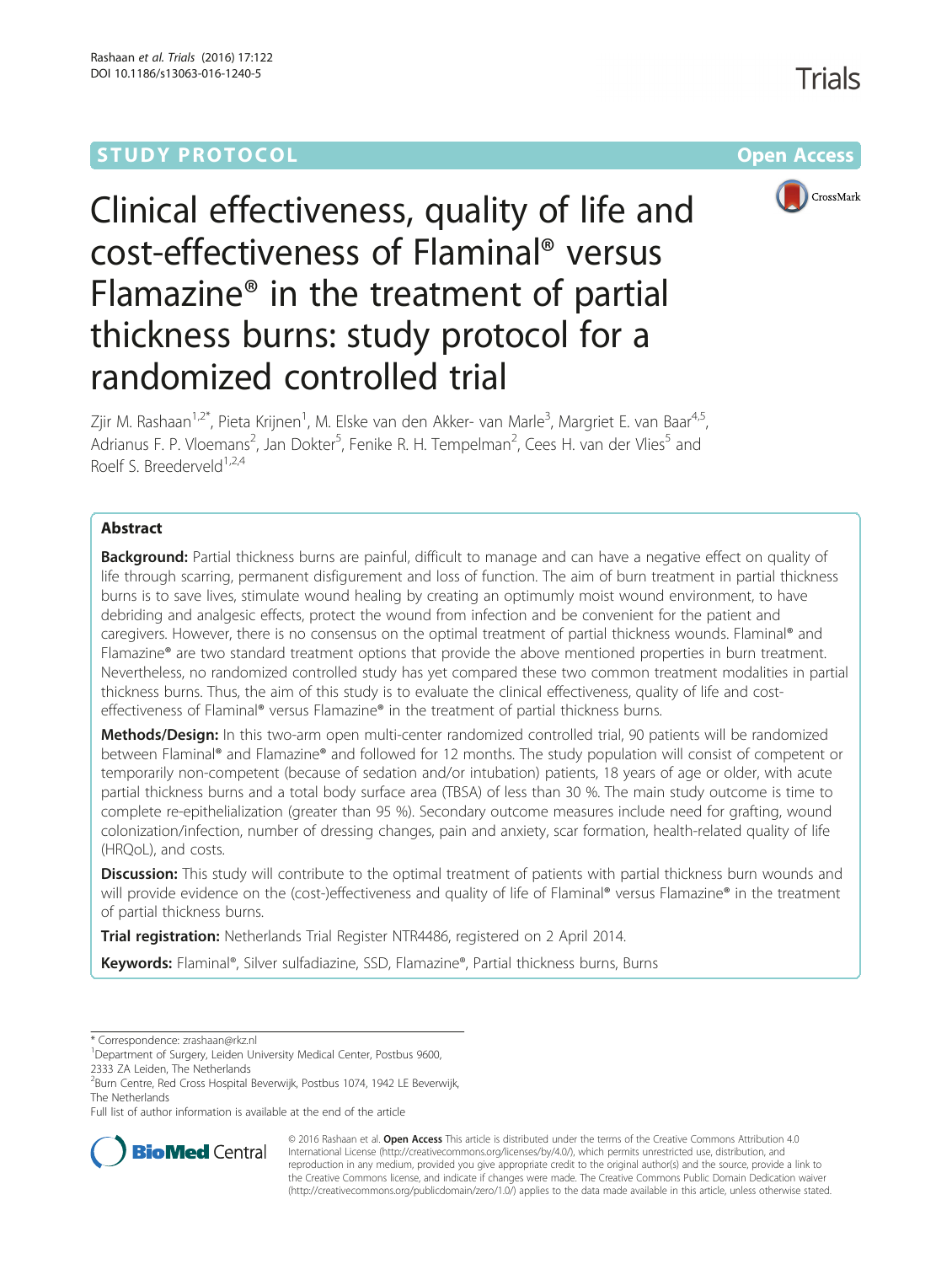# Background

Partial thickness burn wounds are painful, difficult to manage, and susceptible to infection [[1\]](#page-7-0). The aim of burn treatment in partial thickness burns is to promote rapid wound healing, decrease pain and suffering, protect the wound from infection, minimize scar formation and functional impairment, and to enable patients to return to normal daily activities as soon as possible [[2, 3](#page-7-0)]. Thus, an ideal dressing should stimulate wound healing by creating an optimumly moist wound environment, but also have a debriding and analgesic effect. Moreover, an ideal dressing should protect the wound from infection and be convenient for the patient and caregivers.

Nowadays, many topical dressing materials are available for the treatment of superficial and deep partial thickness burns, while there is no strong evidence to support their use [[4](#page-7-0)]. In clinical practice, silver-containing dressings and topicals, in particular silver sulfadiazine (SSD), have been the most commonly used burn wound dressing in the treatment of partial thickness burns for over 30 years [[4](#page-7-0)–[8](#page-7-0)].

The popularity of SSD can mainly be explained by its antimicrobial effect in vitro against a wide range of grampositive and gram-negative microorganisms including resistant forms such as methicillin-resistant Staphylococcus aureus (MRSA) and vancomycin-resistant Enterococcus (VRE), and against fungi and anaerobes [\[9](#page-7-0)–[11\]](#page-7-0). However, a Cochrane review of 26 randomized controlled trials (RCTs) found insufficient evidence to establish whether silver-containing dressings or topical agents prevent wound infection more effectively compared to non-silver containing treatments [\[12\]](#page-7-0).

Several studies have shown that silver is highly toxic to both keratinocytes and fibroblasts in in vitro models [[7, 13](#page-7-0)–[15](#page-7-0)]. Other studies found that SSD will form a pseudoeschar which can promote bacterial proliferation and requires frequent removal or debridement on a daily basis to facilitate re-epithelialization and the optimal assessment of the wound state. In contrast, two other studies found that some silver preparations are not toxic and suggest positive effects of silver on wound healing [[16, 17\]](#page-7-0). A number of systematic reviews of clinical trials showed that SDD is consistently associated with poorer wound healing than non-silver treatment for superficial and partial thickness burns [\[4, 18](#page-7-0), [19](#page-7-0)]. However, the results of these reviews should be interpreted with caution because of the high risk of bias in these clinical trials. With regard to costs, a number of studies suggested that SDD is less cost-effective than Mepilex® Ag, Aquacel® Ag and Acticoat® [[20](#page-7-0)–[24](#page-7-0)].

Recently, Flaminal® (Flen Pharma, Kontich, Belgium) was introduced onto the market. Flaminal® consists of hydrated alginates polymers in a polyethyleneglycol (PEG) matrix embedded with a biologic enzyme system based on glucose oxidase and lactoperoxidase that are stabilized by guaiacol [\[15](#page-7-0)]. This enzyme system forms free radicals which destroy the cell wall of absorbed bacteria. Furthermore, short-chain PEG dissolves dry scab and necrotic material which results in lysed material. Wound exudate, including bacteria, and lysed material is absorbed by alginates in hydrated form. These two steps result in continuous debridement [[25, 26\]](#page-7-0).

Pre-clinical data by Vandenbulcke et al. and de Smet et al. showed that Flaminal® Forte is not toxic to keratinocytes and fibroblasts in vitro [\[15](#page-7-0), [27\]](#page-7-0). In effect, Flaminal® Forte may not damage skin cells which will finally result in undelayed wound healing. Two studies have indicated a faster wound healing when a partial thickness burn wound was treated with Flaminal® Forte compared to SSD [[28, 29\]](#page-7-0). But these results should be interpreted with caution due to the retrospective design of these studies. However, a shorter wound healing time would not only reduce length of hospital stay (LOS) but probably also scar formation since Deitch et al. and Cubison et al. demonstrated that burn wounds which heal within 21 days have less risk of developing hypertrophic scars and contractures [\[1](#page-7-0), [30\]](#page-7-0).

There are studies showing conflicting data with respect to bacterial growth under Flaminal® Forte; with some demonstrating count reductions [[15](#page-7-0), [27\]](#page-7-0) while others show increases [\[29\]](#page-7-0).

Dressings with SSD should be changed every 24 hours, and removing the pseudoeschar, which is a result of the SSD base drying out, is usually painful. In contrast, Flaminal® Forte can be applied every other day after the third post-burn day (PBD) and can be removed easily from the wound. However, the effect on pain perception and anxiety during dressing changes between these treatments have not yet been compared. Also, the effect of both treatments on LOS, scarring and health-related quality of life (HRQoL) are not known.

Finally, medical costs including those for medical staff, materials for wound care, surgical procedures, hospital stay, HRQoL, and productivity loss due to the burn injury are unknown for both treatments. A cost-effectiveness analysis is thus mandatory to evaluate the long-term health economic outcomes of the studied treatments and justify the application of both treatments in clinical practice.

# **Objectives**

The aim of this study is to evaluate the clinical effectiveness, quality of life and cost-effectiveness of Flaminal® versus Flamazine® (SSD) in the treatment of partial thickness burns.

### Method/Design

This investigator initiated, open label, multi-center, RCT compares the effects of treatment and cost-effectiveness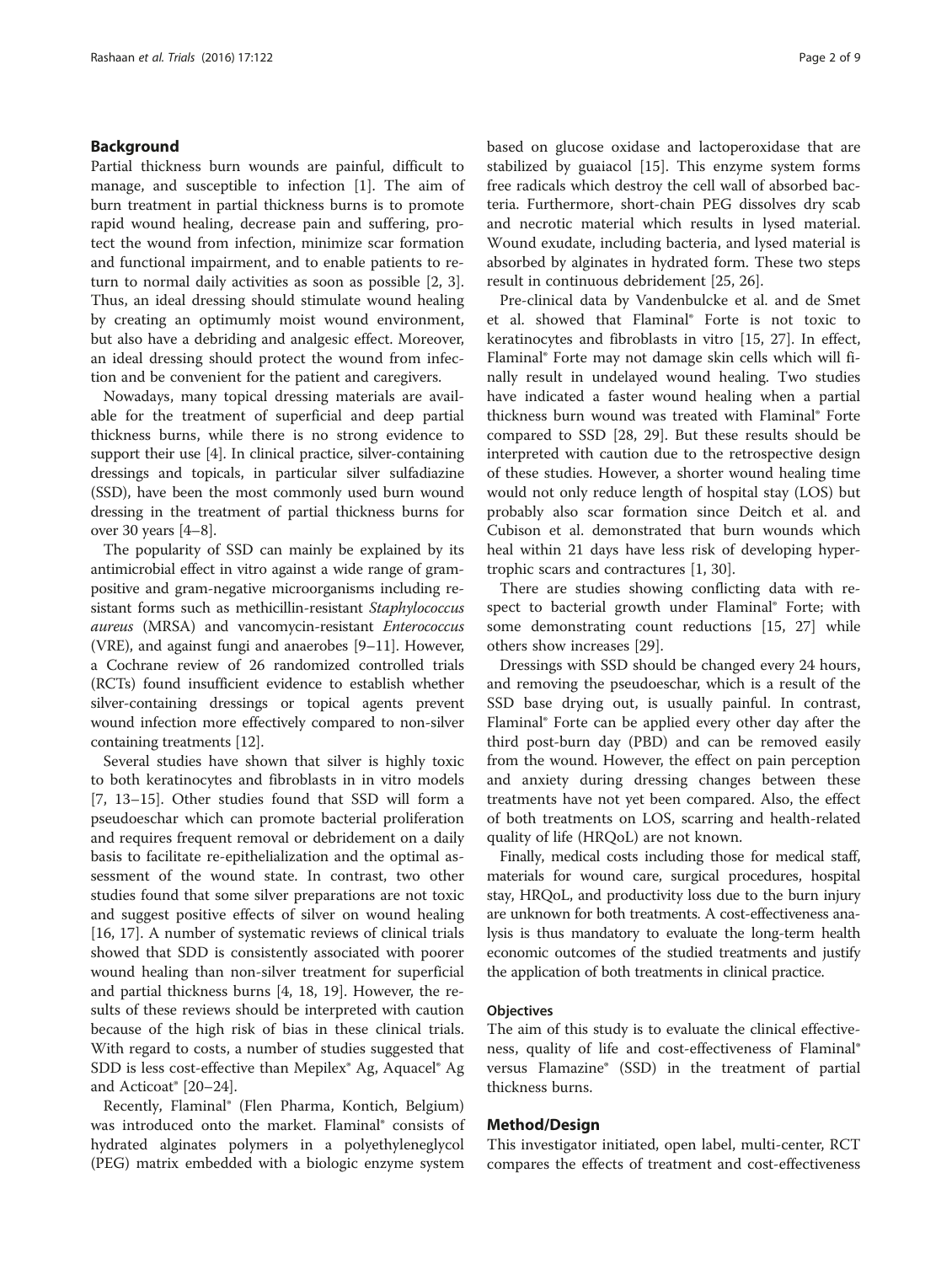of Flaminal® Forte versus Flamazine® in the treatment of partial thickens burns.

#### Study population

The study will be performed in two of the three burn centers (Beverwijk and Rotterdam) in The Netherlands. In these burn centers, both Flaminal® and Flamazine® are therapeutic options for treating partial thickness burns. Patients who are admitted to the Beverwijk or Rotterdam Burn Centre and who meet the following inclusion criteria will be eligible for this study: competent or temporarily non-competent (because of sedation and/or intubation); partial thickness burns of minimally 1 % total body surface area (TBSA) (possibly in combination with full thickness burns); hospital admission within 48 hours of burn injury; written informed consent by the patient. Patients meeting one or more of the following criteria are excluded: age below 18 years; TBSA of more than 30 %; burns caused by chemicals, electricity or radiation; if local therapy with a topical agent has already started; patients who are expected (according to the treating medical physician) to be non-compliant with the study protocol.

#### Recruitment, consent and randomization

All patients who are admitted to the burn center undergo standardized screening and baseline procedures according to the local protocol. The local investigator will check the inclusion and exclusion criteria of the study and will inform the participant about the study. If the participants are willing to participate in this study, they must provide written informed consent. If an eligible patient is temporarily non-competent because of sedation and/or intubation, a legal representative of the patient, according to the Dutch Medical Treatment Act (WGBO), will be informed about the study and will provide written informed consent. After the sedation or intubation has ended, the patient will be asked to confirm willingness to participate in the study in writing, otherwise the participation is discontinued and the collected study data will be destroyed.

After informed consent has been obtained, the largest partial thickness area will be assigned as the study area. Thereafter, the patient will be randomly assigned to one of the two study arms using TenALEA (Trans European Network for Clinical Trials Services), an online randomization program ([www.flam-studie.nl\)](http://www.flam-studie.nl). The online-randomization is stratified by center and uses variably sized blocks in a 1:1 ratio. In both participating hospitals the local trial coordinator will receive a username and password for online randomization. After randomization the local trial coordinator of that center and the central trial coordinator will receive an email with the inclusion number and the randomization outcome. The outcome will also be displayed on the website, only visible for the

randomizing local and central trial coordinators. Then, all the burn wounds will be treated with the treatment that is assigned by the randomization.

When the study area that was initially assessed as a partial thickness burn, turns out to be a full thickness burn area after performing laser Doppler imaging (LDI), then the study area will be replaced: the second largest partial thickness area (confirmed by LDI) will then be chosen as the study area.

For practical reasons it is not possible to blind the patients. It is also impossible to blind the medical staff who provide the burn wound care, because they are involved in all aspects of the care and are able to recognize each treatment from its appearance. No blinding of other outcomes is also possible for the same reasons.

#### Interventions

The patient will be allocated to one of the following treatments:

- o Flaminal® Forte: treatment with Flaminal® Forte (glucose oxidase-lactoperoxidase guaiacol complex of 50 g in 5.5 % alginogel) will be initiated within 24 hours after admission. Before applying Flaminal® Forte on the wound, pain medication must be given. Paracetamol, Oxynorm and Oxycontin will be used as standard pain medication. The usage and doses of pain medication will be monitored. The burn wound will be cleaned and rinsed with Prontosan® followed by careful dabbing and drying of the wound. The wound will then be covered with a non-adhesive dressing on which a sufficiently thick layer (4–5 mm) of Flaminal® Forte has been applied. A net bandage/ dressing will be used to keep the dressing in place. Dressing changes will be performed daily during the first 3 days post burn and thereafter every other day. If an infection is suspected, or in case of leaking or insufficient gel, the dressing with Flaminal® Forte may be changed daily after 3 days post burn. In case of wound colonization or infection, treatment with Flaminal® Forte will be changed to another relevant treatment based on the results of the wound culture
- o Flamazine®: treatment with Flamazine® (silver sulfadiazine 10 mg/g in hydrophilic crème base) will consist of daily washing and application of Flamazine®. Before applying Flamazine® on the wound, pain medication must be given. Paracetamol, Oxynorm and Oxycontin will be used as standard pain medication. The usage and doses of pain medication will be monitored. The burn wound will be cleaned and rinsed with Prontosan® followed by carefully dabbing and drying of the wound. A sufficiently thick layer (at least 2–3 mm) of Flamazine® will be applied directly on the wound.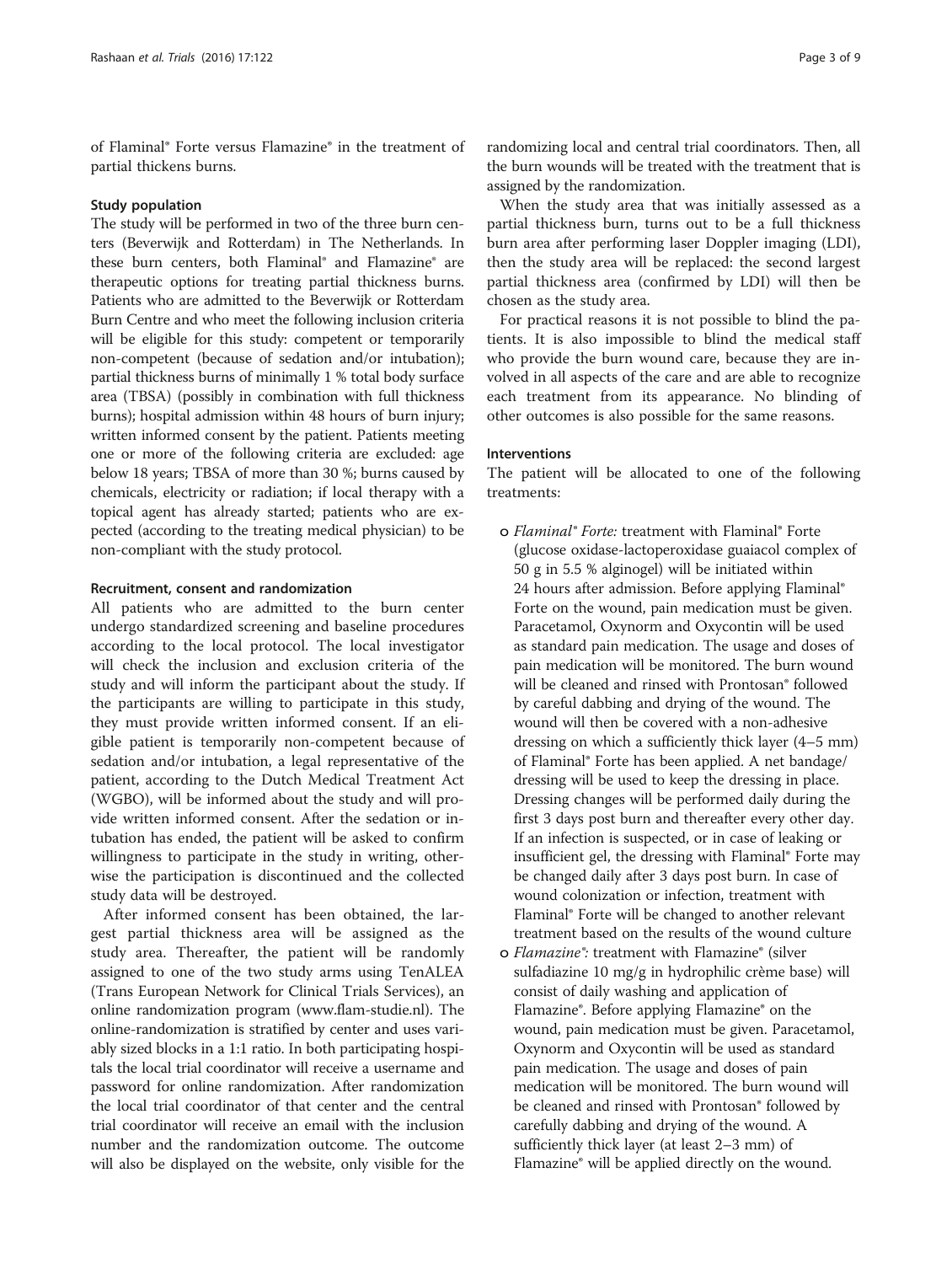The cream will be covered with a non-adhesive dressing. A net bandage/dressing will be used to keep the dressing in place. This procedure is repeated once every 24 hours until the sixth day post burn. Thereafter, the treatment of all patients in this study arm will consist of Furacine Soluble Dressing (Furacine 2 mg/g ointment) on the seventh day post urn, and Flamazine® on the eighth day post burn. Treatment with Furacine Soluble Dressing and Flamazine® will be alternated until complete wound healing/operation because of the cytotoxicity of the silver particles in Flamazine® on the wound bed when used continuously. In case of wound colonization or infection the treatment will be replaced with another relevant treatment based on the results of the wound culture

After discharge, patients in both group will be treated in an outpatient setting, according to the local protocol.

# Outcome measures

# Primary outcome

Primary endpoint is time to complete re-epithelialization (greater than 95 %) of the study area, in days, judged by two experienced burn specialists during each dressing change. Complete re-epithelialization of the study area is only affirmed when the two burn specialists agree with each other.

# Secondary outcomes/study parameters

o Clinical outcomes:

- Need for operation which is evaluated between 10 and 14 days post burn. Reasons for operation are that the experienced burn specialist expects no further wound healing in the next 7 to 11 days of the partial thickness area or a full thickness burn. If the decision to graft is made before 10 to 14 days post burn then the operation will still performed before  $10^{th}$  day post burn day. The only indication for operation before the  $10<sup>th</sup>$  PBD is when a partial thickness burn becomes a full partial thickness burn. The treatment of full thickness burns is split skin graft in an early stage
- Percentage TBSA of the study area that covered with skin graft
- Colonization: twice a week a wound swab will be taken from the study area. The wound swab will then be sent for laboratory investigation. In brief, the analysis of the wound swab will include the following steps. The microscopic examination will entail gram-staining. Thereafter, a quantity of the specimen will be cultured to obtain a pure single specimen culture. Finally, the sensitivity of the

organisms to specific local therapy will be determined. In case of wound colonization the treatment will be changed to another relevant treatment based on the results of the wound culture

- Infection: infection is suspected if a combination of skin redness, pain, swelling, tenderness, warmth, fever or pus draining from the wound is present. Infection is a clinical evaluation of the wound, in presence of absence of positive wound culture, and is judged by a physician at the burn center during each dressing change
- Number of dressing changes
- Use of systemic antibiotics

# o Patient-reported outcomes:

- Pain will be measured during the application and removal of the wound dressing (procedural pain, measured directly after dressing change) and background pain (measured in the morning and evening). Pain will be measured twice daily during hospital admission by use of a Visual Analogue Thermometer (VAT), which is a numeric scale from 0 (no pain) to 10 (worst imaginable pain)
- Itching will be measured daily in the evening during hospital admission by use of a VAT [[31](#page-7-0)]
- Anxiety: the Burn Specific Pain Anxiety Scale (BSPAS) will be scored on day  $7 \pm 2$  post burn and on the day of discharge. The BSPAS is a valid and reliable nine-item self-report scale for the assessment of pain-related and anticipatory anxiety in burned patients [[32,](#page-7-0) [33](#page-7-0)]
- Health-related quality of life (HRQoL) will be measured using the following questionnaires, in the week before discharge and at 3, 6 and 12 months post burn:
- 1. Burn-specific quality of life (QoL) will be measured using the Dutch version of the Burn Specific Health Scale (BSHS)–Brief [[34,](#page-7-0) [35](#page-7-0)]. The BSHS-Brief is a valid and reliable self-administered questionnaire that covers nine domains (heat sensitivity, affect, hand function, treatment regimens, work, sexuality, interpersonal relationships, simple abilities, and body image). The questionnaire takes 10–15 minutes to complete and 5 minutes to score. Responses are scored by the patient on a five-point scale from 0 (extreme) to 4 (none/not at all) for each of the 40 items. Mean scores are calculated for each of the domains
- 2. General HRQoL will be measured using the EuroQol-5D (EQ-5D) questionnaire [\[36\]](#page-7-0). This simple and generic description of health status is widely used in studies on clinical and economic appraisal. The EQ-5D outcomes will be converted in utility scores between 0 (death) and 1 (perfect health)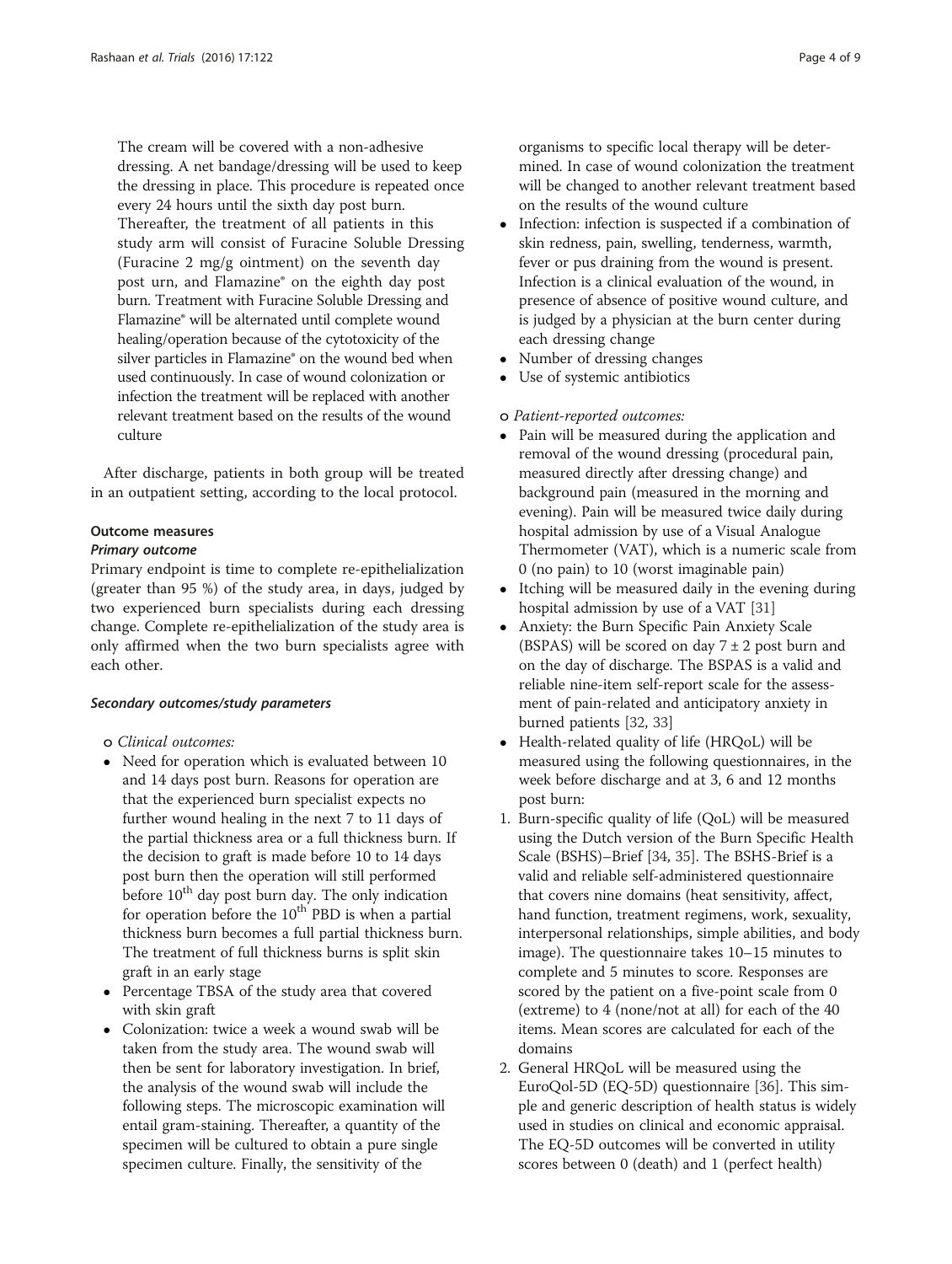based on empirical valuations [[37](#page-7-0)]. From the area under the utility curve during the 12 months of follow-up quality- adjusted life years (QALYs) will be calculated

o Scar formation: the following aspects of scar formation will be measured after 3, 6 and 12 months post burn:

- Scarring will be measured using the Patient and Observer Scar Assessment Score (POSAS), a valid and reliable scale that is designed for the evaluation of all types of scars by professionals and patients. It consists of two numeric scales: the Patient Scar Assessment Scale which is completed by the patient and the Observer Scar Assessment Scale which is completed by the medical staff. The variables scored by the patient are pain, itching, color, stiffness, thickness and irregularity [\[38](#page-7-0)–[40](#page-7-0)]. The variables scored by the medical staff include vascularization, pigmentation, thickness, relief and pliability
- Elasticity will be measured using a Cutometer (Courage & Khazak, Köln, Germany), a validated instrument to measure the vertical deformation of the skin in millimetres when the skin is pulled by means of a controlled vacuum into a circular aperture [[41](#page-8-0)]
- Scar color and pigmentation will be measured using the DSM II colorimeter (Dermaspectrometer).This is a validated instrument to measure scar color by a narrowband simple reflectance meter [\[41\]](#page-8-0)
- o Total (medical and non-medical) costs: total costs in this study represent direct health care costs (inpatient and outpatient medical costs), direct non-healthcare costs and indirect non-health care costs (productivity loss). Personnel time and used materials for wound care and surgical procedures, hospital days for initial stay and re-admittance

and outpatient visits during the first year will be measured prospectively as part of the case record form. Health resource use outside the hospital, travel costs and productivity losses will be recorded by questionnaires filled out by the patients at 3, 6 and 12 months post burn. Cost of dressing changes and surgical procedures will be assessed by translating the personnel time and used materials into costs by means of gross salaries and market prices. The costs of hospital stay and outpatient care in burn centers will be calculated by multiplying the number of hospital days respectively outpatient visits with their cost prices [[42](#page-8-0)]. Other healthcare use will be translated into costs by standard prices [[43](#page-8-0)]. Productivity losses will be valued using the friction cost method [\[44\]](#page-8-0)

o Baseline parameters: age, gender, skin type, wound etiology, bacterial contamination at admission, location of the wound, type of wound, TBSA% and co-morbidities. In all patients, the burn depth of the study area will be accurately determined on day 2–5 post burn by clinical evaluation and LDI scan using the moorLDI2-Burn Imager™ (Moor Instruments, Axminster, UK) and, based on pre-defined criteria (Table 1), be classified as superficial, intermediate or deep partial thickness injury. The size of each burn wound is then estimated in TBSA. In a LDI the low-intensity laser beam is scanned across a tissue surface in a raster fashion using a moving mirror. There is no direct contact with the tissue being assessed. The wounds are scanned by a trained research physician or nurse, after removal of topical medication (during regular wound treatment). All research physicians and nurses in both burn centers have followed the same training sessions and have the same experience. The scanning will take 1–5 minutes.

|  |  |  | Table 1 Clinical assessment and laser Doppler imaging (LDI) results |  |  |  |  |  |  |  |
|--|--|--|---------------------------------------------------------------------|--|--|--|--|--|--|--|
|--|--|--|---------------------------------------------------------------------|--|--|--|--|--|--|--|

| Classification                          | Clinical properties               |                                       |                            |                  |                          |                                            |        |  |  |
|-----------------------------------------|-----------------------------------|---------------------------------------|----------------------------|------------------|--------------------------|--------------------------------------------|--------|--|--|
|                                         | <b>Blisters</b>                   | Color/Appearance                      | Pliability                 | Capillary refill | Pain                     | Healing time                               |        |  |  |
| Superficial partial thickness<br>burns  | Small blister: intact<br>and open | Pink-red, shiny                       | Supple                     | $<$ ? sec        | $++$                     | Within 14 days                             | Red    |  |  |
| Intermediate partial<br>thickness burns | Blisters: intact and<br>open      | Pink-red, shiny and dry               | Mix of supple<br>and stiff | $<$ ? sec        | $+$                      | $14-21$ days                               | Yellow |  |  |
| Deep partial thickness<br>burns         | Blisters: intact and<br>open      | Red, shiny and dry                    | Mix of supple<br>and stiff | $>2$ sec         | $+/-$                    | >21 days or even no<br>spontaneous healing | Blue   |  |  |
| Full thickness burns                    | None                              | White-yellow, red,<br>brown and black | Stiff                      | $>2$ sec         | $\overline{\phantom{a}}$ | No spontaneous<br>healing                  | Blue   |  |  |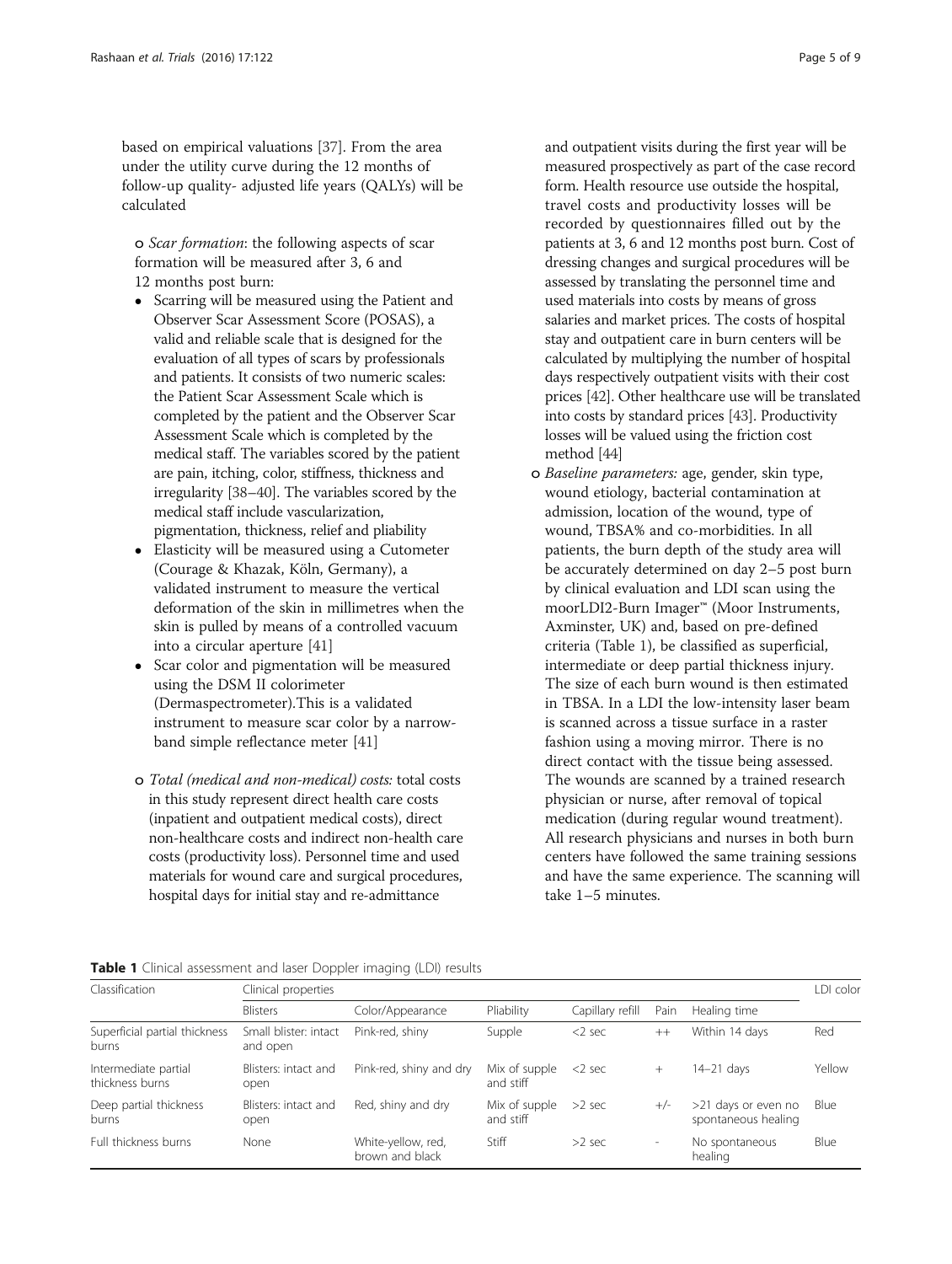A schedule with baseline and outcome measurements during the study is presented in Table 2.

# Sample size calculation

The study is designed to demonstrate a clinically relevant difference regarding time to complete epithelialization between the treatment arms. Based on a retrospective study of 70 patients with superficial and deep partial thickness burns of the hand, we expect wounds to heal in 11 days on average with Flamazine® and in 6 days on average with Flaminal® (pooled standard deviation 7.5 days) [\[28](#page-7-0)]. With alpha set at 5 %, 41 patients are needed in both intervention arms to detect a difference in wound healing time with 80 % power. To allow for 10 % attrition, a total of 90 patients will be included in the study.

#### Statistical analysis

The analysis will be performed according to the intention-to-treat principle. The baseline patient characteristics will be described as mean ± standard deviation for normally distributed continuous variables, as median (range) for skewed continuous variables, and as number (proportion) for categorical variables. Differences in time to complete re-epithelialization will be compared in both treatment groups will be analyzed with Kaplan-Meier curves and log rank test.

If the baseline characteristics seem unbalanced despite randomization, a multivariable Cox regression analysis

Table 2 Time schedule for study procedures and assessments

| Procedure/Assessment                                                                                | Admission                 | Treatment phase                                                  | Follow-up (month)     |                       |                       |  |
|-----------------------------------------------------------------------------------------------------|---------------------------|------------------------------------------------------------------|-----------------------|-----------------------|-----------------------|--|
|                                                                                                     |                           |                                                                  | 3                     | 6                     | 12                    |  |
| Standard screening, baseline procedures                                                             | $\times$                  |                                                                  |                       |                       |                       |  |
| Check eligibility (inclusion criteria)                                                              | $\times$                  |                                                                  |                       |                       |                       |  |
| Provide patient Information                                                                         | $\boldsymbol{\mathsf{X}}$ |                                                                  |                       |                       |                       |  |
| Obtain written informed consent                                                                     | X                         | x (confirmation by patients who were<br>initially non-competent) |                       |                       |                       |  |
| Randomization (Flaminal® vs Flamazine®)                                                             | X                         |                                                                  |                       |                       |                       |  |
| Baseline parameters                                                                                 | $\times$                  |                                                                  |                       |                       |                       |  |
| LDI                                                                                                 |                           | $\boldsymbol{\times}$                                            |                       |                       |                       |  |
| Wound colonization                                                                                  | $\times$                  | $\boldsymbol{\times}$                                            |                       |                       |                       |  |
| Wound healing                                                                                       |                           | At each dressing change                                          |                       |                       |                       |  |
| Need for surgery of partial and/or full thickness burns<br>and % of study area requiring skin graft |                           | 10-14 PBD                                                        |                       |                       |                       |  |
| Colonization                                                                                        | $\boldsymbol{\mathsf{X}}$ | Swabs on Mondays and Thursdays                                   |                       |                       |                       |  |
| Infection                                                                                           | X                         | Clinical judgment during dressing changes                        |                       |                       |                       |  |
| Dressing changes                                                                                    | X                         |                                                                  |                       |                       |                       |  |
| Use of systemic antibiotics                                                                         | X                         |                                                                  |                       |                       |                       |  |
| Pain and anxiety                                                                                    |                           |                                                                  |                       |                       |                       |  |
| Visual analogue thermometer (VAT)                                                                   | $\times$                  | Daily, before and after dressing change and<br>in the evening    |                       |                       |                       |  |
| Itching                                                                                             | $\times$                  | Daily in the evening on $7th \pm 2$ PBD and day<br>of discharge  |                       |                       |                       |  |
| Burn Specific Pain and Anxiety Score (BSPAS)                                                        | $\times$                  |                                                                  |                       |                       |                       |  |
| Health-related quality of life (HRQoL)                                                              |                           | In the last week of hospitalization                              |                       |                       |                       |  |
| Burn Specific Health Scale Brief (BSHS-Brief)                                                       |                           | In the last week of hospitalization                              | X                     | X                     | X                     |  |
| EuroQol-5D (EQ-5D)                                                                                  |                           |                                                                  | X                     | $\times$              | X                     |  |
| Scarring                                                                                            |                           |                                                                  |                       |                       |                       |  |
| POSAS                                                                                               |                           |                                                                  | X                     | $\boldsymbol{\times}$ | X                     |  |
| Cutometry                                                                                           |                           |                                                                  | $\boldsymbol{\times}$ | X                     | $\boldsymbol{\times}$ |  |
| Dermaspectrometry                                                                                   |                           |                                                                  | X                     | X                     | X                     |  |
| Costs                                                                                               |                           | Daily                                                            | X                     | X                     | X                     |  |

LDI laser Doppler imaging, PBD post-burn day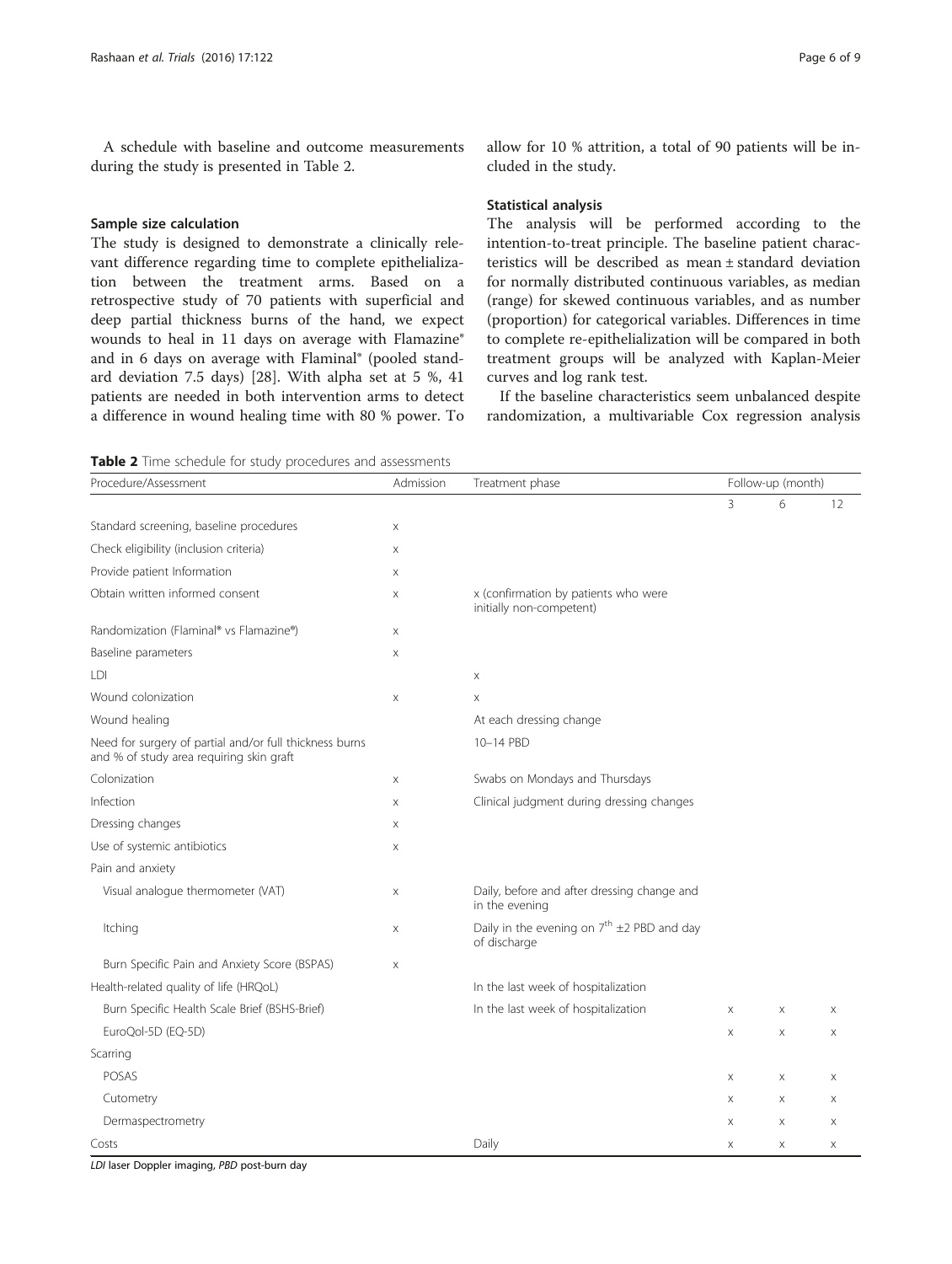will be performed to correct for potentially confounding variables to confirm the primary analysis.

The secondary clinical and patient-reported outcomes on specific follow-up moments will be compared between the treatment groups using the two-sided  $t$  test or Mann-Whitney test for continuous data, and a twosided Chi-square test or Fisher's exact test for categorical data. Repeatedly measured study parameters such as pain and quality of life will be also analyzed using a linear mixed model with treatment as fixed effect and patient as random effect. In the analyses,  $p$  values <0.05 will be considered statistically significant.

#### Economic evaluation

The economic analysis will be performed from the societal perspective. The follow-up period is 12 months. Due to this short time frame, no discounting will take place. Cost-effectiveness ratios will be calculated by dividing the difference in average costs per patient between both intervention groups by the difference in primary outcome (time to complete re-epithelialization). Dressing changes are reported to be one of the most painful and traumatic aspects of burn treatment. This impact is not measured in the primary outcome measure (time to greater than 95 % re-epithelialization). In a sensitivity analysis, therefore, the difference in costs will be related to the difference in dressing changes between both treatments.

#### Ethical consideration and safety

This study has been approved by the Medical Research Ethics Committee of Noord-Holland (NL43671.094.13). EudraCt number: 2013-000901-21. This study is also registered in the Netherlands Trial Registry (NTR), trial number 4486 and will be conducted in agreement with the Declaration of Helsinki, version Fortaleza (Brazil), October 2013, concerning the Ethical Principles for Medical Research Involving Human Subjects, and in accordance with the International Conference on Harmonization (ICH) of Good Clinical Practice (GCP) Guidelines and the valid Dutch laws. Adverse events (AEs), serious adverse events (SAEs) and suspected unexpected serious adverse reactions (SUSARs) are documented and reported to the competent authorities. All AEs will be followed until they have abated, or until a stable situation has been reached. Depending on the event, follow-up may require additional tests or medical procedures as indicated, and/or referral to the general physician or a medical specialist. There is no additional risk or discomfort for the patients in this study compared to daily practice. Since most of the measurements and questionnaires used in the study are also implemented in daily care of burn

patients in the Dutch burn centers, participation does not involve a large extra burden for them.

# **Discussion**

This randomized controlled study will enable a comparison of the effectiveness, cost-effectiveness and quality of life of Flaminal® and Flamazine®, two common treatment modalities for partial thickness burns.

An accurate diagnosis of the partial thickness burns is essential in our study. Several studies have shown that clinical evaluation of burn depth is highly dependent on the experience of the clinician and that experienced clinicians are accurate in about 50–75 % of the cases [\[45](#page-8-0)–[49](#page-8-0)]. Therefore, we use LDI, which has an accuracy of 95 % in combination with clinical evaluation of the wound, for measuring burn depth [[49](#page-8-0)–[51](#page-8-0)]. Furthermore, in our study two experienced wound specialists must agree on the time to complete re-epithelialization in order to optimize the accuracy of wound re-epithelialization. Bloemen et al. have shown that experienced observers are able to evaluate the re-epithelialization rate in a reliable and effective way [\[52](#page-8-0)]. No digital analysis is required to evaluate wound re-epithelialization since clinical evaluation by an experienced burn specialist is as equally effective as digital analysis [[53\]](#page-8-0).

This study will contribute to optimize the treatment of patients with partial thickness burn wounds from both the clinical and economical perspective.

#### Trial status

Recruitment started in February 2014, and was completed on 20 October 2015. The follow-up of included patients is ongoing. The planned end date of the data collection is November 2016.

#### Abbreviations

GCP: Good Clinical Practice; GLG: glucose oxidase combined with lactoperoxidase, stabilized by guaiacol; METC: Medical Research Ethics Committee (MREC); in Dutch: medisch ethische toetsing commissie (METC); PBD: post-burn day; PEG: hydrated alginates polymers in a polyethyleneglycol; POSAS: Patient and Observer Scar Assessment Score; RCT: randomized controlled trial; SSD: silver sulphadiazine; TBSA: total body surface area.

#### Competing interests

This study was initiated by the Leiden Medical University Centre and is funded by the Dutch Burns Foundation. No other funding was either requested or received for this study. The author(s) declare that they have no competing interests and are responsible for the content of this report.

#### Authors' contributions

ZMR made substantial contribution to conception and design, wrote the manuscript and contributes currently to acquisition of data. PK, EAM, MB and RSB made substantial contribution to conception and design, and revised the manuscript critically. AFPV, JD, FRHT and CHV made contributions to the study design, and critically reviewed the manuscript. All authors read and approved the final manuscript.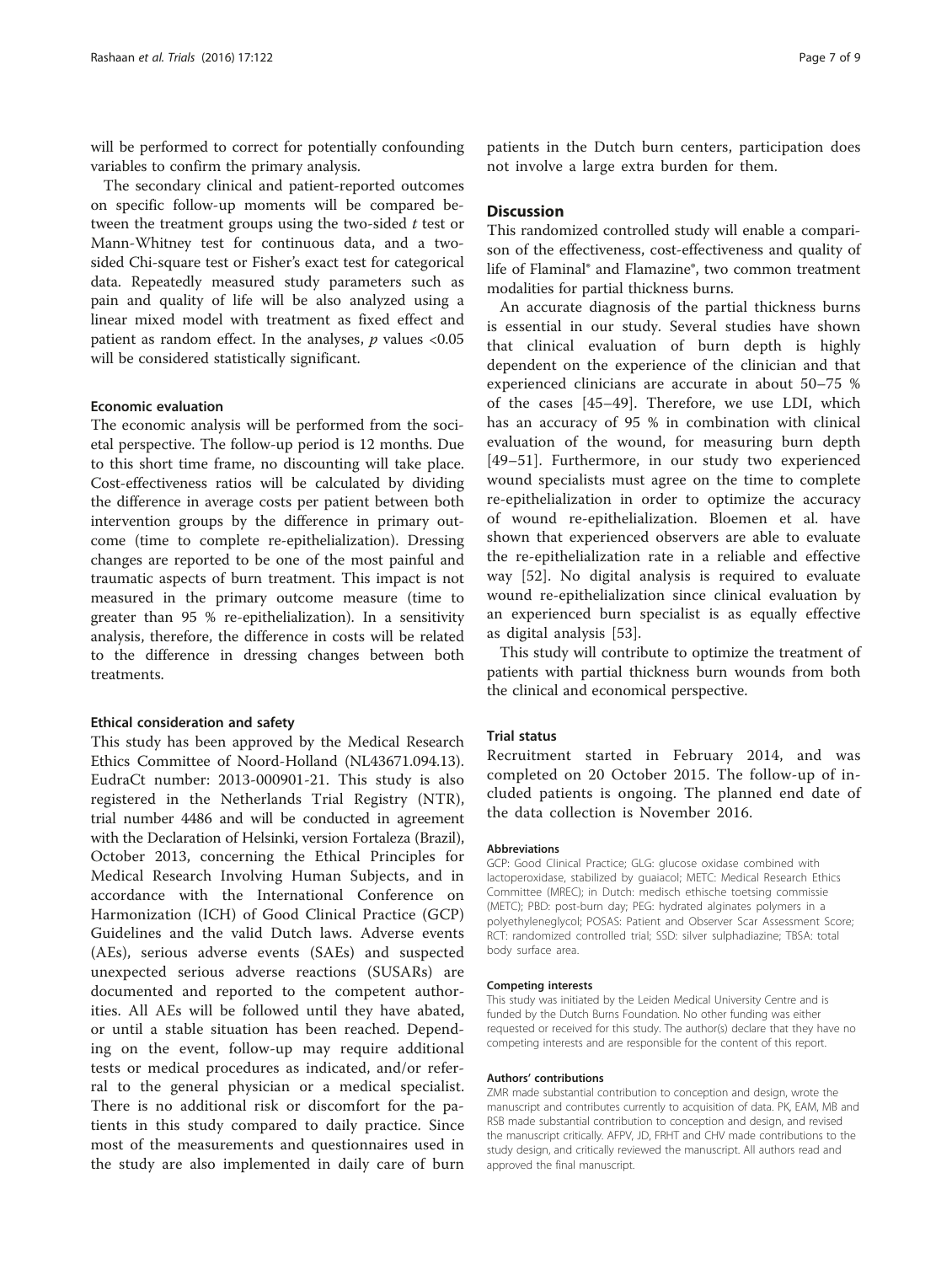#### <span id="page-7-0"></span>Acknowledgements

The authors thank the Dutch Burns Foundation for their financial support for this study.

#### Author details

<sup>1</sup>Department of Surgery, Leiden University Medical Center, Postbus 9600, 2333 ZA Leiden, The Netherlands. <sup>2</sup>Burn Centre, Red Cross Hospital Beverwijk, Postbus 1074, 1942 LE Beverwijk, The Netherlands. <sup>3</sup>Department of Medical Decision Making, Leiden University Medical Centre, PO 9600, 2333 ZA Leiden, The Netherlands. <sup>4</sup>Association of Dutch Burn Centres, Postbus 1015, 1940 EA Beverwijk, The Netherlands. <sup>5</sup>Burn Centre, Maasstad Hospital, PO Box 9100, 3079 DZ Rotterdam, The Netherlands.

#### Received: 15 June 2015 Accepted: 17 February 2016 Published online: 05 March 2016

#### References

- Deitch EA, Wheelahan TM, Rose MP, Clothier J, Cotter J. Hypertrophic burn scars: analysis of variables. J Trauma. 1983;23(10):895–8.
- 2. Cancio LC, Lundy JB, Sheridan RL. Evolving changes in the management of burns and environmental injuries. Surg Clin North Am. 2012;92(4):959–86. doi[:10.1016/j.suc.2012.06.002.ix](http://dx.doi.org/10.1016/j.suc.2012.06.002.ix).
- 3. Shupp JW, Nasabzadeh TJ, Rosenthal DS, Jordan MH, Fidler P, Jeng JC. A review of the local pathophysiologic bases of burn wound progression. J Burn Care Res. 2010;31(6):849–73.
- 4. Wasiak J, Cleland H, Campbell F, Spinks A. Dressings for superficial and partial thickness burns. Cochrane Database Syst Rev. 2013;3:CD002106. doi[:10.1002/14651858.CD002106.pub4.](http://dx.doi.org/10.1002/14651858.CD002106.pub4)
- 5. Fox Jr CL. Topical therapy and the development of silver sulfadiazine. Surg Gynecol Obstet. 1983;157(1):82–8.
- 6. Hermans MH. Results of a survey on the use of different treatment options for partial and full thickness burns. Burns. 1998;24(6):539–51.
- 7. Hussain S, Ferguson C. Best evidence topic report. Silver sulphadiazine cream in burns. Emerg Med J. 2006;23(12):929–32. doi[:10.1136/emj.2006.043059.](http://dx.doi.org/10.1136/emj.2006.043059)
- 8. Klasen HJ. A historical review of the use of silver in the treatment of burns. II. Renewed interest for silver. Burns. 2000;26(2):131–8.
- 9. Bowler PG, Jones SA, Walker M, Parsons D. Microbicidal properties of a silver-containing Hydrofiber dressing against a variety of burn wound pathogens. J Burn Care Rehabil. 2004;25(2):192–6.
- 10. Ip M, Lui SL, Poon VK, Lung I, Burd A. Antimicrobial activities of silver dressings: an in vitro comparison. J Med Microbiol. 2006;55(Pt 1):59–63. doi[:10.1099/jmm.0.46124-0.](http://dx.doi.org/10.1099/jmm.0.46124-0)
- 11. Nadworny PL, Wang J, Tredget EE, Burrell RE. Anti-inflammatory activity of nanocrystalline silver in a porcine contact dermatitis model. Nanomedicine. 2008;4(3):241–51. doi[:10.1016/j.nano.2008.04.006](http://dx.doi.org/10.1016/j.nano.2008.04.006).
- 12. Storm-Versloot MN, Vos CG, Ubbink DT, Vermeulen H. Topical silver for preventing wound infection. Cochrane Database Syst Rev. 2010;3:CD006478. doi[:10.1002/14651858.CD006478.pub2.](http://dx.doi.org/10.1002/14651858.CD006478.pub2)
- 13. Poon VK, Burd A. In vitro cytotoxity of silver: implication for clinical wound care. Burns. 2004;30(2):140–7. doi:[10.1016/j.burns.2003.09.030.](http://dx.doi.org/10.1016/j.burns.2003.09.030)
- 14. Lee AR, Moon HK. Effect of topically applied silver sulfadiazine on fibroblast cell proliferation and biomechanical properties of the wound. Arch Pharm Res. 2003;26(10):855–60.
- 15. De Smet K. Pre-clinical evaluation of a new antimicrobial enzyme for the control of wound bioburden. In: Van den Plas D, Lens D, Sollie P, editors. Wounds: Malvern (UK); 2009. p. 65–73.
- 16. Lansdown AB. A pharmacological and toxicological profile of silver as an antimicrobial agent in medical devices. Adv Pharmacol Sci. 2010;2010:910686. doi[:10.1155/2010/910686](http://dx.doi.org/10.1155/2010/910686).
- 17. Olson ME, Wright JB, Lam K, Burrell RE. Healing of porcine donor sites covered with silver-coated dressings. Eur J Surg. 2000;166(6):486–9. doi[:10.1080/110241500750008817.](http://dx.doi.org/10.1080/110241500750008817)
- 18. Atiyeh BS, Costagliola M, Hayek SN, Dibo SA. Effect of silver on burn wound infection control and healing: review of the literature. Burns. 2007;33(2):139–48. doi:[10.1016/j.burns.2006.06.010](http://dx.doi.org/10.1016/j.burns.2006.06.010).
- 19. Aziz Z, Abu SF, Chong NJ. A systematic review of silver-containing dressings and topical silver agents (used with dressings) for burn wounds. Burns. 2012;38(3):307–18. doi:[10.1016/j.burns.2011.09.020.](http://dx.doi.org/10.1016/j.burns.2011.09.020)
- 20. Caruso DM, Foster KN, Blome-Eberwein SA, Twomey JA, Herndon DN, Luterman A, et al. Randomized clinical study of Hydrofiber dressing with

silver or silver sulfadiazine in the management of partial-thickness burns. J Burn Care Res. 2006;27(3):298–309. doi[:10.1097/01.BCR.0000216741.21433.66](http://dx.doi.org/10.1097/01.BCR.0000216741.21433.66).

- 21. Fong J, Wood F, Fowler B, A silver coated dressing reduces the incidence of early burn wound cellulitis and associated costs of inpatient treatment: comparative patient care audits. Burns. 2005;31(5):562–7. doi[:10.1016/j.burns.](http://dx.doi.org/10.1016/j.burns.2004.12.009) [2004.12.009.](http://dx.doi.org/10.1016/j.burns.2004.12.009)
- 22. Paddock HN, Fabia R, Giles S, Hayes J, Lowell W, Adams D, et al. A silverimpregnated antimicrobial dressing reduces hospital costs for pediatric burn patients. J Pediatr Surg. 2007;42(1):211–3. doi:[10.1016/j.jpedsurg.2006.](http://dx.doi.org/10.1016/j.jpedsurg.2006.09.053) [09.053.](http://dx.doi.org/10.1016/j.jpedsurg.2006.09.053)
- 23. Sheckter CC, Van Vliet MM, Krishnan NM, Garner WL. Cost-effectiveness comparison between topical silver sulfadiazine and enclosed silver dressing for partial-thickness burn treatment. J Burn Care Res. 2014;35(4):284–90. doi[:10.1097/BCR.0b013e3182a36916](http://dx.doi.org/10.1097/BCR.0b013e3182a36916).
- 24. Silverstein P, Heimbach D, Meites H, Latenser B, Mozingo D, Mullins F, et al. An open, parallel, randomized, comparative, multicenter study to evaluate the cost-effectiveness, performance, tolerance, and safety of a silver-containing soft silicone foam dressing (intervention) vs silver sulfadiazine cream. J Burn Care Res. 2011;32(6):617–26. doi[:10.1097/BCR.](http://dx.doi.org/10.1097/BCR.0b013e318236fe31) [0b013e318236fe31.](http://dx.doi.org/10.1097/BCR.0b013e318236fe31)
- 25. Thomas SS, Lawrence JC, Thomas A. Evaluation of hydrocolloids and topical medication in minor burns. J Wound Care. 1995;4(5):218–20.
- 26. White R. Flaminal: a novel approach to wound bioburden control. Wounds. 2006;2(3):64–9.
- 27. Vandenbulcke K, Horvat LI, De MM, Slegers G, Beele H. Evaluation of the antibacterial activity and toxicity of 2 new hydrogels: a pilot study. Int J Low Extrem Wounds. 2006;5(2):109–14. doi[:10.1177/1534734606289507.](http://dx.doi.org/10.1177/1534734606289507)
- 28. Kyriopoulos K, Van den Plas D, Papadopoulos O, Zapandioti P, Tsoutsos D. The use of a new wound alginogel for the treatment of partial-thickness hand burns. Wounds. 2010;22(6):161–4.
- 29. Hoeksema H, Vandekerckhove D, Verbelen J, Heyneman A, Monstrey S. A comparative study of 1 % silver sulphadiazine (Flammazine) versus an enzyme alginogel (Flaminal) in the treatment of partial thickness burns. Burns. 2013. doi[:10.1016/j.burns.2012.12.019](http://dx.doi.org/10.1016/j.burns.2012.12.019).
- 30. Cubison TC, Pape SA, Parkhouse N. Evidence for the link between healing time and the development of hypertrophic scars (HTS) in paediatric burns due to scald injury. Burns. 2006;32(8):992–9. doi[:10.1016/j.burns.2006.02.007](http://dx.doi.org/10.1016/j.burns.2006.02.007).
- 31. Phan NQ, Blome C, Fritz F, Gerss J, Reich A, Ebata T, et al. Assessment of pruritus intensity: prospective study on validity and reliability of the visual analogue scale, numerical rating scale and verbal rating scale in 471 patients with chronic pruritus. Acta Derm Venereol. 2012;92(5):502–7. doi[:10.2340/00015555-1246](http://dx.doi.org/10.2340/00015555-1246).
- 32. Taal LA, Faber AW. The burn specific pain anxiety scale: introduction of a reliable and valid measure. Burns. 1997;23(2):147–50.
- 33. Taal LA, Faber AW, Van Loey NE, Reynders CL, Hofland HW. The abbreviated burn specific pain anxiety scale: a multicenter study. Burns. 1999;25(6):493–7.
- 34. Van Loey NE, Van de Schoot R, Gerdin B, Faber AW, Sjoberg F, Willebrand M. The Burn Specific Health Scale-Brief: measurement invariant across European countries. J Trauma Acute Care Surg. 2013;74(5):1321–6. doi[:10.1097/TA.0b013e31828cca84.](http://dx.doi.org/10.1097/TA.0b013e31828cca84)
- 35. Blades B, Mellis N, Munster AM. A burn specific health scale. J Trauma. 1982;22(10):872–5.
- 36. Herdman M, Gudex C, Lloyd A, Janssen M, Kind P, Parkin D, et al. Development and preliminary testing of the new five-level version of EQ-5D (EQ-5D-5L). Qual Life Res. 2011;20(10):1727–36. doi:[10.1007/](http://dx.doi.org/10.1007/s11136-011-9903-x) [s11136-011-9903-x](http://dx.doi.org/10.1007/s11136-011-9903-x).
- 37. Van HB, Janssen MF, Feng YS, Kohlmann T, Busschbach J, Golicki D, et al. Interim scoring for the EQ-5D-5L: mapping the EQ-5D-5L to EQ-5D-3L value sets. Value Health. 2012;15(5):708–15. doi[:10.1016/j.jval.2012.02.008.](http://dx.doi.org/10.1016/j.jval.2012.02.008)
- 38. van der Wal MB, Verhaegen PD, Middelkoop E, van Zuijlen PP. A clinimetric overview of scar assessment scales. J Burn Care Res. 2012;33(2):e79–87. doi[:10.1097/BCR.0b013e318239f5dd.](http://dx.doi.org/10.1097/BCR.0b013e318239f5dd)
- 39. Draaijers LJ, Tempelman FR, Botman YA, Tuinebreijer WE, Middelkoop E, Kreis RW, et al. The patient and observer scar assessment scale: a reliable and feasible tool for scar evaluation. Plast Reconstr Surg. 2004;113(7):1960–5.
- 40. van de Kar AL, Corion LU, Smeulders MJ, Draaijers LJ, van der Horst CM, van Zuijlen PP. Reliable and feasible evaluation of linear scars by the Patient and Observer Scar Assessment Scale. Plast Reconstr Surg. 2005;116(2):514–22.